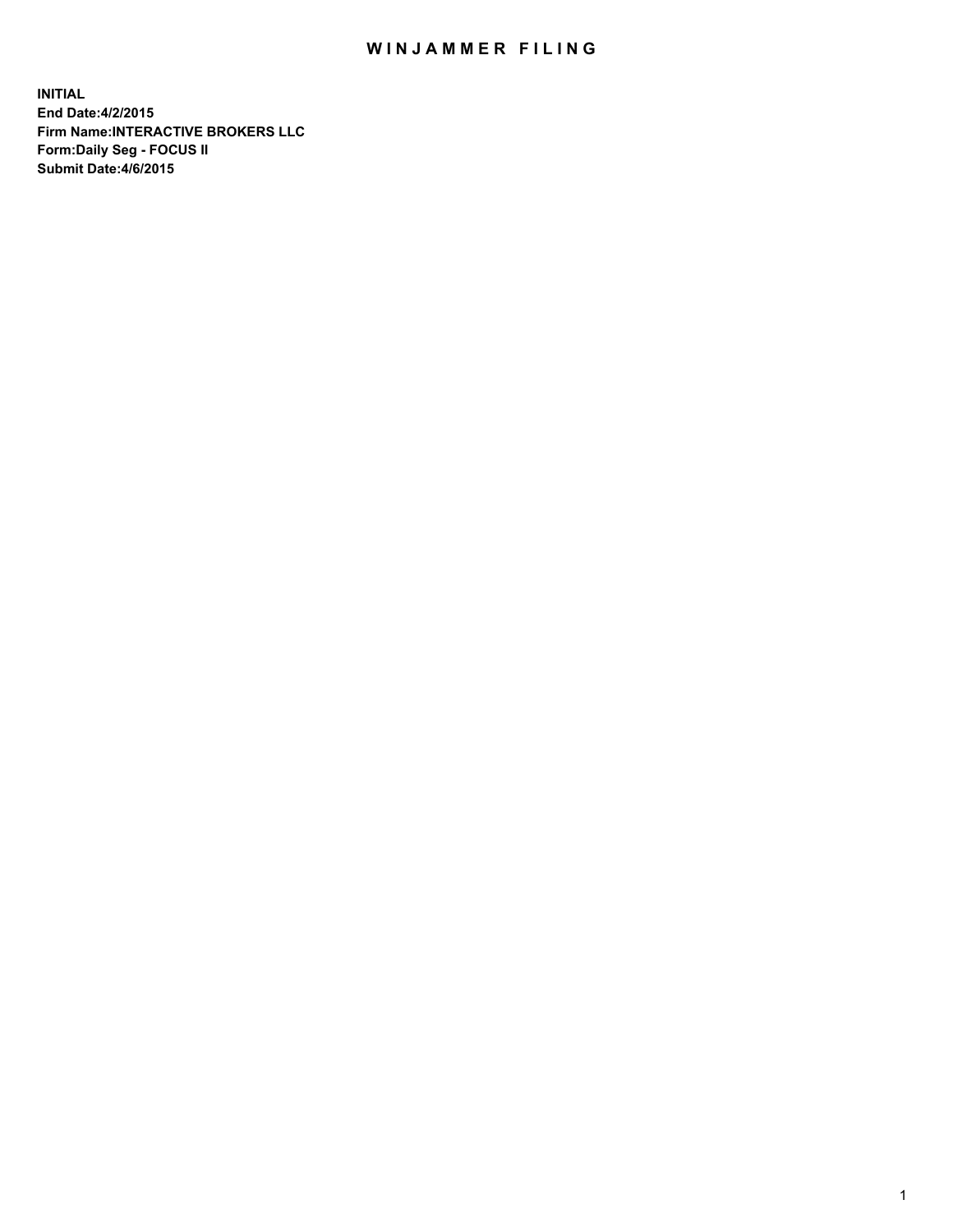## **INITIAL End Date:4/2/2015 Firm Name:INTERACTIVE BROKERS LLC Form:Daily Seg - FOCUS II Submit Date:4/6/2015 Daily Segregation - Cover Page**

| <b>Contact Phone Number</b><br>203-422-8926<br><b>Contact Email Address</b><br>mellman@interactivebrokers.co<br>$\underline{\mathbf{m}}$<br>FCM's Customer Segregated Funds Residual Interest Target (choose one):<br>a. Minimum dollar amount: ; or<br>$\overline{\mathbf{0}}$<br>b. Minimum percentage of customer segregated funds required:% ; or<br>0<br>c. Dollar amount range between: and; or<br>155,000,000 245,000,000<br>d. Percentage range of customer segregated funds required between:% and%.<br>00<br>FCM's Customer Secured Amount Funds Residual Interest Target (choose one):<br>a. Minimum dollar amount: ; or<br>$\overline{\mathbf{0}}$<br>b. Minimum percentage of customer secured funds required:% ; or<br>0<br>c. Dollar amount range between: and; or<br>80,000,000 120,000,000<br>d. Percentage range of customer secured funds required between:% and%.<br>00<br>FCM's Cleared Swaps Customer Collateral Residual Interest Target (choose one):<br>a. Minimum dollar amount: ; or<br>$\overline{\mathbf{0}}$<br>$\underline{\mathbf{0}}$<br>b. Minimum percentage of cleared swaps customer collateral required:% ; or<br>c. Dollar amount range between: and; or<br>0 <sub>0</sub><br>d. Percentage range of cleared swaps customer collateral required between:% and%.<br>0 <sub>0</sub><br>Current ANC:on<br>2,373,658,269 02-APR-2015<br><b>Broker Dealer Minimum</b><br>269,857,456<br>Debit/Deficit - CustomersCurrent AmountGross Amount<br>Domestic Debit/Deficit<br>2,709,033<br>Foreign Debit/Deficit<br>6,193,9450<br>Debit/Deficit - Non CustomersCurrent AmountGross Amount<br>Domestic Debit/Deficit<br>0 <sub>0</sub><br>Foreign Debit/Deficit<br>0 <sub>0</sub><br>Proprietary Profit/Loss<br>Domestic Profit/Loss<br>$\overline{\mathbf{0}}$<br>Foreign Profit/Loss<br>$\underline{\mathbf{0}}$<br>Proprietary Open Trade Equity<br>Domestic OTE<br><u>0</u><br>Foreign OTE<br><u>0</u><br><b>SPAN</b><br><b>Customer SPAN Calculation</b><br>1,250,194,219<br>Non-Customer SPAN Calcualation<br>20,237,414<br><b>Proprietary Capital Charges</b><br><u>0</u><br>Minimum Dollar Amount Requirement<br>20,000,000 [7465]<br>Other NFA Dollar Amount Requirement<br>22,254,593 [7475] | Name of Company<br><b>Contact Name</b> | <b>INTERACTIVE BROKERS LLC</b><br><b>Michael Ellman</b> |
|------------------------------------------------------------------------------------------------------------------------------------------------------------------------------------------------------------------------------------------------------------------------------------------------------------------------------------------------------------------------------------------------------------------------------------------------------------------------------------------------------------------------------------------------------------------------------------------------------------------------------------------------------------------------------------------------------------------------------------------------------------------------------------------------------------------------------------------------------------------------------------------------------------------------------------------------------------------------------------------------------------------------------------------------------------------------------------------------------------------------------------------------------------------------------------------------------------------------------------------------------------------------------------------------------------------------------------------------------------------------------------------------------------------------------------------------------------------------------------------------------------------------------------------------------------------------------------------------------------------------------------------------------------------------------------------------------------------------------------------------------------------------------------------------------------------------------------------------------------------------------------------------------------------------------------------------------------------------------------------------------------------------------------------------------------------------------------------------------------------------------------------------------------------------------------------------------------------------------------|----------------------------------------|---------------------------------------------------------|
|                                                                                                                                                                                                                                                                                                                                                                                                                                                                                                                                                                                                                                                                                                                                                                                                                                                                                                                                                                                                                                                                                                                                                                                                                                                                                                                                                                                                                                                                                                                                                                                                                                                                                                                                                                                                                                                                                                                                                                                                                                                                                                                                                                                                                                    |                                        |                                                         |
|                                                                                                                                                                                                                                                                                                                                                                                                                                                                                                                                                                                                                                                                                                                                                                                                                                                                                                                                                                                                                                                                                                                                                                                                                                                                                                                                                                                                                                                                                                                                                                                                                                                                                                                                                                                                                                                                                                                                                                                                                                                                                                                                                                                                                                    |                                        |                                                         |
|                                                                                                                                                                                                                                                                                                                                                                                                                                                                                                                                                                                                                                                                                                                                                                                                                                                                                                                                                                                                                                                                                                                                                                                                                                                                                                                                                                                                                                                                                                                                                                                                                                                                                                                                                                                                                                                                                                                                                                                                                                                                                                                                                                                                                                    |                                        |                                                         |
|                                                                                                                                                                                                                                                                                                                                                                                                                                                                                                                                                                                                                                                                                                                                                                                                                                                                                                                                                                                                                                                                                                                                                                                                                                                                                                                                                                                                                                                                                                                                                                                                                                                                                                                                                                                                                                                                                                                                                                                                                                                                                                                                                                                                                                    |                                        |                                                         |
|                                                                                                                                                                                                                                                                                                                                                                                                                                                                                                                                                                                                                                                                                                                                                                                                                                                                                                                                                                                                                                                                                                                                                                                                                                                                                                                                                                                                                                                                                                                                                                                                                                                                                                                                                                                                                                                                                                                                                                                                                                                                                                                                                                                                                                    |                                        |                                                         |
|                                                                                                                                                                                                                                                                                                                                                                                                                                                                                                                                                                                                                                                                                                                                                                                                                                                                                                                                                                                                                                                                                                                                                                                                                                                                                                                                                                                                                                                                                                                                                                                                                                                                                                                                                                                                                                                                                                                                                                                                                                                                                                                                                                                                                                    |                                        |                                                         |
|                                                                                                                                                                                                                                                                                                                                                                                                                                                                                                                                                                                                                                                                                                                                                                                                                                                                                                                                                                                                                                                                                                                                                                                                                                                                                                                                                                                                                                                                                                                                                                                                                                                                                                                                                                                                                                                                                                                                                                                                                                                                                                                                                                                                                                    |                                        |                                                         |
|                                                                                                                                                                                                                                                                                                                                                                                                                                                                                                                                                                                                                                                                                                                                                                                                                                                                                                                                                                                                                                                                                                                                                                                                                                                                                                                                                                                                                                                                                                                                                                                                                                                                                                                                                                                                                                                                                                                                                                                                                                                                                                                                                                                                                                    |                                        |                                                         |
|                                                                                                                                                                                                                                                                                                                                                                                                                                                                                                                                                                                                                                                                                                                                                                                                                                                                                                                                                                                                                                                                                                                                                                                                                                                                                                                                                                                                                                                                                                                                                                                                                                                                                                                                                                                                                                                                                                                                                                                                                                                                                                                                                                                                                                    |                                        |                                                         |
|                                                                                                                                                                                                                                                                                                                                                                                                                                                                                                                                                                                                                                                                                                                                                                                                                                                                                                                                                                                                                                                                                                                                                                                                                                                                                                                                                                                                                                                                                                                                                                                                                                                                                                                                                                                                                                                                                                                                                                                                                                                                                                                                                                                                                                    |                                        |                                                         |
|                                                                                                                                                                                                                                                                                                                                                                                                                                                                                                                                                                                                                                                                                                                                                                                                                                                                                                                                                                                                                                                                                                                                                                                                                                                                                                                                                                                                                                                                                                                                                                                                                                                                                                                                                                                                                                                                                                                                                                                                                                                                                                                                                                                                                                    |                                        |                                                         |
|                                                                                                                                                                                                                                                                                                                                                                                                                                                                                                                                                                                                                                                                                                                                                                                                                                                                                                                                                                                                                                                                                                                                                                                                                                                                                                                                                                                                                                                                                                                                                                                                                                                                                                                                                                                                                                                                                                                                                                                                                                                                                                                                                                                                                                    |                                        |                                                         |
|                                                                                                                                                                                                                                                                                                                                                                                                                                                                                                                                                                                                                                                                                                                                                                                                                                                                                                                                                                                                                                                                                                                                                                                                                                                                                                                                                                                                                                                                                                                                                                                                                                                                                                                                                                                                                                                                                                                                                                                                                                                                                                                                                                                                                                    |                                        |                                                         |
|                                                                                                                                                                                                                                                                                                                                                                                                                                                                                                                                                                                                                                                                                                                                                                                                                                                                                                                                                                                                                                                                                                                                                                                                                                                                                                                                                                                                                                                                                                                                                                                                                                                                                                                                                                                                                                                                                                                                                                                                                                                                                                                                                                                                                                    |                                        |                                                         |
|                                                                                                                                                                                                                                                                                                                                                                                                                                                                                                                                                                                                                                                                                                                                                                                                                                                                                                                                                                                                                                                                                                                                                                                                                                                                                                                                                                                                                                                                                                                                                                                                                                                                                                                                                                                                                                                                                                                                                                                                                                                                                                                                                                                                                                    |                                        |                                                         |
|                                                                                                                                                                                                                                                                                                                                                                                                                                                                                                                                                                                                                                                                                                                                                                                                                                                                                                                                                                                                                                                                                                                                                                                                                                                                                                                                                                                                                                                                                                                                                                                                                                                                                                                                                                                                                                                                                                                                                                                                                                                                                                                                                                                                                                    |                                        |                                                         |
|                                                                                                                                                                                                                                                                                                                                                                                                                                                                                                                                                                                                                                                                                                                                                                                                                                                                                                                                                                                                                                                                                                                                                                                                                                                                                                                                                                                                                                                                                                                                                                                                                                                                                                                                                                                                                                                                                                                                                                                                                                                                                                                                                                                                                                    |                                        |                                                         |
|                                                                                                                                                                                                                                                                                                                                                                                                                                                                                                                                                                                                                                                                                                                                                                                                                                                                                                                                                                                                                                                                                                                                                                                                                                                                                                                                                                                                                                                                                                                                                                                                                                                                                                                                                                                                                                                                                                                                                                                                                                                                                                                                                                                                                                    |                                        |                                                         |
|                                                                                                                                                                                                                                                                                                                                                                                                                                                                                                                                                                                                                                                                                                                                                                                                                                                                                                                                                                                                                                                                                                                                                                                                                                                                                                                                                                                                                                                                                                                                                                                                                                                                                                                                                                                                                                                                                                                                                                                                                                                                                                                                                                                                                                    |                                        |                                                         |
|                                                                                                                                                                                                                                                                                                                                                                                                                                                                                                                                                                                                                                                                                                                                                                                                                                                                                                                                                                                                                                                                                                                                                                                                                                                                                                                                                                                                                                                                                                                                                                                                                                                                                                                                                                                                                                                                                                                                                                                                                                                                                                                                                                                                                                    |                                        |                                                         |
|                                                                                                                                                                                                                                                                                                                                                                                                                                                                                                                                                                                                                                                                                                                                                                                                                                                                                                                                                                                                                                                                                                                                                                                                                                                                                                                                                                                                                                                                                                                                                                                                                                                                                                                                                                                                                                                                                                                                                                                                                                                                                                                                                                                                                                    |                                        |                                                         |
|                                                                                                                                                                                                                                                                                                                                                                                                                                                                                                                                                                                                                                                                                                                                                                                                                                                                                                                                                                                                                                                                                                                                                                                                                                                                                                                                                                                                                                                                                                                                                                                                                                                                                                                                                                                                                                                                                                                                                                                                                                                                                                                                                                                                                                    |                                        |                                                         |
|                                                                                                                                                                                                                                                                                                                                                                                                                                                                                                                                                                                                                                                                                                                                                                                                                                                                                                                                                                                                                                                                                                                                                                                                                                                                                                                                                                                                                                                                                                                                                                                                                                                                                                                                                                                                                                                                                                                                                                                                                                                                                                                                                                                                                                    |                                        |                                                         |
|                                                                                                                                                                                                                                                                                                                                                                                                                                                                                                                                                                                                                                                                                                                                                                                                                                                                                                                                                                                                                                                                                                                                                                                                                                                                                                                                                                                                                                                                                                                                                                                                                                                                                                                                                                                                                                                                                                                                                                                                                                                                                                                                                                                                                                    |                                        |                                                         |
|                                                                                                                                                                                                                                                                                                                                                                                                                                                                                                                                                                                                                                                                                                                                                                                                                                                                                                                                                                                                                                                                                                                                                                                                                                                                                                                                                                                                                                                                                                                                                                                                                                                                                                                                                                                                                                                                                                                                                                                                                                                                                                                                                                                                                                    |                                        |                                                         |
|                                                                                                                                                                                                                                                                                                                                                                                                                                                                                                                                                                                                                                                                                                                                                                                                                                                                                                                                                                                                                                                                                                                                                                                                                                                                                                                                                                                                                                                                                                                                                                                                                                                                                                                                                                                                                                                                                                                                                                                                                                                                                                                                                                                                                                    |                                        |                                                         |
|                                                                                                                                                                                                                                                                                                                                                                                                                                                                                                                                                                                                                                                                                                                                                                                                                                                                                                                                                                                                                                                                                                                                                                                                                                                                                                                                                                                                                                                                                                                                                                                                                                                                                                                                                                                                                                                                                                                                                                                                                                                                                                                                                                                                                                    |                                        |                                                         |
|                                                                                                                                                                                                                                                                                                                                                                                                                                                                                                                                                                                                                                                                                                                                                                                                                                                                                                                                                                                                                                                                                                                                                                                                                                                                                                                                                                                                                                                                                                                                                                                                                                                                                                                                                                                                                                                                                                                                                                                                                                                                                                                                                                                                                                    |                                        |                                                         |
|                                                                                                                                                                                                                                                                                                                                                                                                                                                                                                                                                                                                                                                                                                                                                                                                                                                                                                                                                                                                                                                                                                                                                                                                                                                                                                                                                                                                                                                                                                                                                                                                                                                                                                                                                                                                                                                                                                                                                                                                                                                                                                                                                                                                                                    |                                        |                                                         |
|                                                                                                                                                                                                                                                                                                                                                                                                                                                                                                                                                                                                                                                                                                                                                                                                                                                                                                                                                                                                                                                                                                                                                                                                                                                                                                                                                                                                                                                                                                                                                                                                                                                                                                                                                                                                                                                                                                                                                                                                                                                                                                                                                                                                                                    |                                        |                                                         |
|                                                                                                                                                                                                                                                                                                                                                                                                                                                                                                                                                                                                                                                                                                                                                                                                                                                                                                                                                                                                                                                                                                                                                                                                                                                                                                                                                                                                                                                                                                                                                                                                                                                                                                                                                                                                                                                                                                                                                                                                                                                                                                                                                                                                                                    |                                        |                                                         |
|                                                                                                                                                                                                                                                                                                                                                                                                                                                                                                                                                                                                                                                                                                                                                                                                                                                                                                                                                                                                                                                                                                                                                                                                                                                                                                                                                                                                                                                                                                                                                                                                                                                                                                                                                                                                                                                                                                                                                                                                                                                                                                                                                                                                                                    |                                        |                                                         |
|                                                                                                                                                                                                                                                                                                                                                                                                                                                                                                                                                                                                                                                                                                                                                                                                                                                                                                                                                                                                                                                                                                                                                                                                                                                                                                                                                                                                                                                                                                                                                                                                                                                                                                                                                                                                                                                                                                                                                                                                                                                                                                                                                                                                                                    |                                        |                                                         |
|                                                                                                                                                                                                                                                                                                                                                                                                                                                                                                                                                                                                                                                                                                                                                                                                                                                                                                                                                                                                                                                                                                                                                                                                                                                                                                                                                                                                                                                                                                                                                                                                                                                                                                                                                                                                                                                                                                                                                                                                                                                                                                                                                                                                                                    |                                        |                                                         |
|                                                                                                                                                                                                                                                                                                                                                                                                                                                                                                                                                                                                                                                                                                                                                                                                                                                                                                                                                                                                                                                                                                                                                                                                                                                                                                                                                                                                                                                                                                                                                                                                                                                                                                                                                                                                                                                                                                                                                                                                                                                                                                                                                                                                                                    |                                        |                                                         |
|                                                                                                                                                                                                                                                                                                                                                                                                                                                                                                                                                                                                                                                                                                                                                                                                                                                                                                                                                                                                                                                                                                                                                                                                                                                                                                                                                                                                                                                                                                                                                                                                                                                                                                                                                                                                                                                                                                                                                                                                                                                                                                                                                                                                                                    |                                        |                                                         |
|                                                                                                                                                                                                                                                                                                                                                                                                                                                                                                                                                                                                                                                                                                                                                                                                                                                                                                                                                                                                                                                                                                                                                                                                                                                                                                                                                                                                                                                                                                                                                                                                                                                                                                                                                                                                                                                                                                                                                                                                                                                                                                                                                                                                                                    |                                        |                                                         |
|                                                                                                                                                                                                                                                                                                                                                                                                                                                                                                                                                                                                                                                                                                                                                                                                                                                                                                                                                                                                                                                                                                                                                                                                                                                                                                                                                                                                                                                                                                                                                                                                                                                                                                                                                                                                                                                                                                                                                                                                                                                                                                                                                                                                                                    |                                        |                                                         |
|                                                                                                                                                                                                                                                                                                                                                                                                                                                                                                                                                                                                                                                                                                                                                                                                                                                                                                                                                                                                                                                                                                                                                                                                                                                                                                                                                                                                                                                                                                                                                                                                                                                                                                                                                                                                                                                                                                                                                                                                                                                                                                                                                                                                                                    |                                        |                                                         |
|                                                                                                                                                                                                                                                                                                                                                                                                                                                                                                                                                                                                                                                                                                                                                                                                                                                                                                                                                                                                                                                                                                                                                                                                                                                                                                                                                                                                                                                                                                                                                                                                                                                                                                                                                                                                                                                                                                                                                                                                                                                                                                                                                                                                                                    |                                        |                                                         |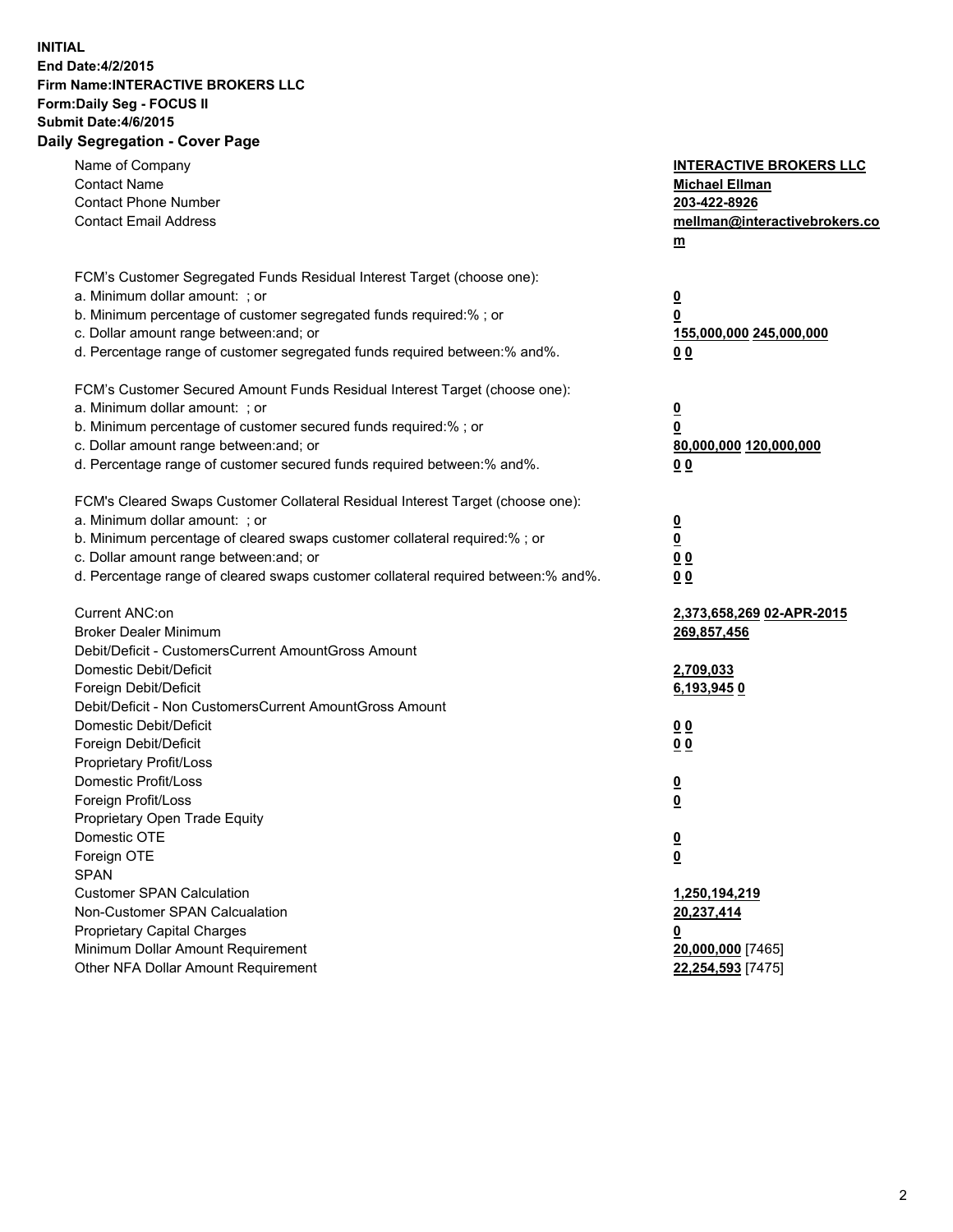## **INITIAL End Date:4/2/2015 Firm Name:INTERACTIVE BROKERS LLC Form:Daily Seg - FOCUS II Submit Date:4/6/2015 Daily Segregation - Secured Amounts**

|     | Dany Ocgregation - Oceanea Annoanta                                                         |                                   |
|-----|---------------------------------------------------------------------------------------------|-----------------------------------|
|     | Foreign Futures and Foreign Options Secured Amounts                                         |                                   |
|     | Amount required to be set aside pursuant to law, rule or regulation of a foreign            | $0$ [7305]                        |
|     | government or a rule of a self-regulatory organization authorized thereunder                |                                   |
| 1.  | Net ledger balance - Foreign Futures and Foreign Option Trading - All Customers             |                                   |
|     | A. Cash                                                                                     | 434,799,418 [7315]                |
|     | B. Securities (at market)                                                                   | $0$ [7317]                        |
| 2.  | Net unrealized profit (loss) in open futures contracts traded on a foreign board of trade   | 36,310,881 [7325]                 |
| 3.  | Exchange traded options                                                                     |                                   |
|     | a. Market value of open option contracts purchased on a foreign board of trade              | 264,294 [7335]                    |
|     | b. Market value of open contracts granted (sold) on a foreign board of trade                | <u>-75,974</u> [7337]             |
| 4.  | Net equity (deficit) (add lines 1.2. and 3.)                                                | 471,298,619 [7345]                |
| 5.  | Account liquidating to a deficit and account with a debit balances - gross amount           | 6,193,945 [7351]                  |
|     | Less: amount offset by customer owned securities                                            | 0 [7352] 6,193,945 [7354]         |
| 6.  | Amount required to be set aside as the secured amount - Net Liquidating Equity              | 477,492,564 [7355]                |
|     | Method (add lines 4 and 5)                                                                  |                                   |
| 7.  | Greater of amount required to be set aside pursuant to foreign jurisdiction (above) or line | 477,492,564 [7360]                |
|     | 6.                                                                                          |                                   |
|     | FUNDS DEPOSITED IN SEPARATE REGULATION 30.7 ACCOUNTS                                        |                                   |
| 1.  | Cash in banks                                                                               |                                   |
|     | A. Banks located in the United States                                                       | 28,721,988 [7500]                 |
|     | B. Other banks qualified under Regulation 30.7                                              | 0 [7520] 28,721,988 [7530]        |
| 2.  | Securities                                                                                  |                                   |
|     | A. In safekeeping with banks located in the United States                                   | 363,767,780 [7540]                |
|     | B. In safekeeping with other banks qualified under Regulation 30.7                          | 0 [7560] 363,767,780 [7570]       |
| 3.  | Equities with registered futures commission merchants                                       |                                   |
|     | A. Cash                                                                                     | $0$ [7580]                        |
|     | <b>B.</b> Securities                                                                        | $0$ [7590]                        |
|     | C. Unrealized gain (loss) on open futures contracts                                         | $0$ [7600]                        |
|     | D. Value of long option contracts                                                           | $0$ [7610]                        |
|     | E. Value of short option contracts                                                          | 0 [7615] 0 [7620]                 |
| 4.  | Amounts held by clearing organizations of foreign boards of trade                           |                                   |
|     | A. Cash                                                                                     | $0$ [7640]                        |
|     | <b>B.</b> Securities                                                                        | $0$ [7650]                        |
|     | C. Amount due to (from) clearing organization - daily variation                             | $0$ [7660]                        |
|     | D. Value of long option contracts                                                           | $0$ [7670]                        |
|     | E. Value of short option contracts                                                          | 0 [7675] 0 [7680]                 |
| 5.  | Amounts held by members of foreign boards of trade                                          |                                   |
|     | A. Cash                                                                                     | 172,876,009 [7700]                |
|     | <b>B.</b> Securities                                                                        | $0$ [7710]                        |
|     | C. Unrealized gain (loss) on open futures contracts                                         | 21,166,680 [7720]                 |
|     | D. Value of long option contracts                                                           | 264,295 [7730]                    |
|     | E. Value of short option contracts                                                          | -75,973 [7735] 194,231,011 [7740] |
| 6.  | Amounts with other depositories designated by a foreign board of trade                      | $0$ [7760]                        |
| 7.  | Segregated funds on hand                                                                    | $0$ [7765]                        |
| 8.  | Total funds in separate section 30.7 accounts                                               | 586,720,779 [7770]                |
| 9.  | Excess (deficiency) Set Aside for Secured Amount (subtract line 7 Secured Statement         | 109,228,215 [7380]                |
|     | Page 1 from Line 8)                                                                         |                                   |
| 10. | Management Target Amount for Excess funds in separate section 30.7 accounts                 | 80,000,000 [7780]                 |
| 11. | Excess (deficiency) funds in separate 30.7 accounts over (under) Management Target          | 29,228,215 [7785]                 |
|     |                                                                                             |                                   |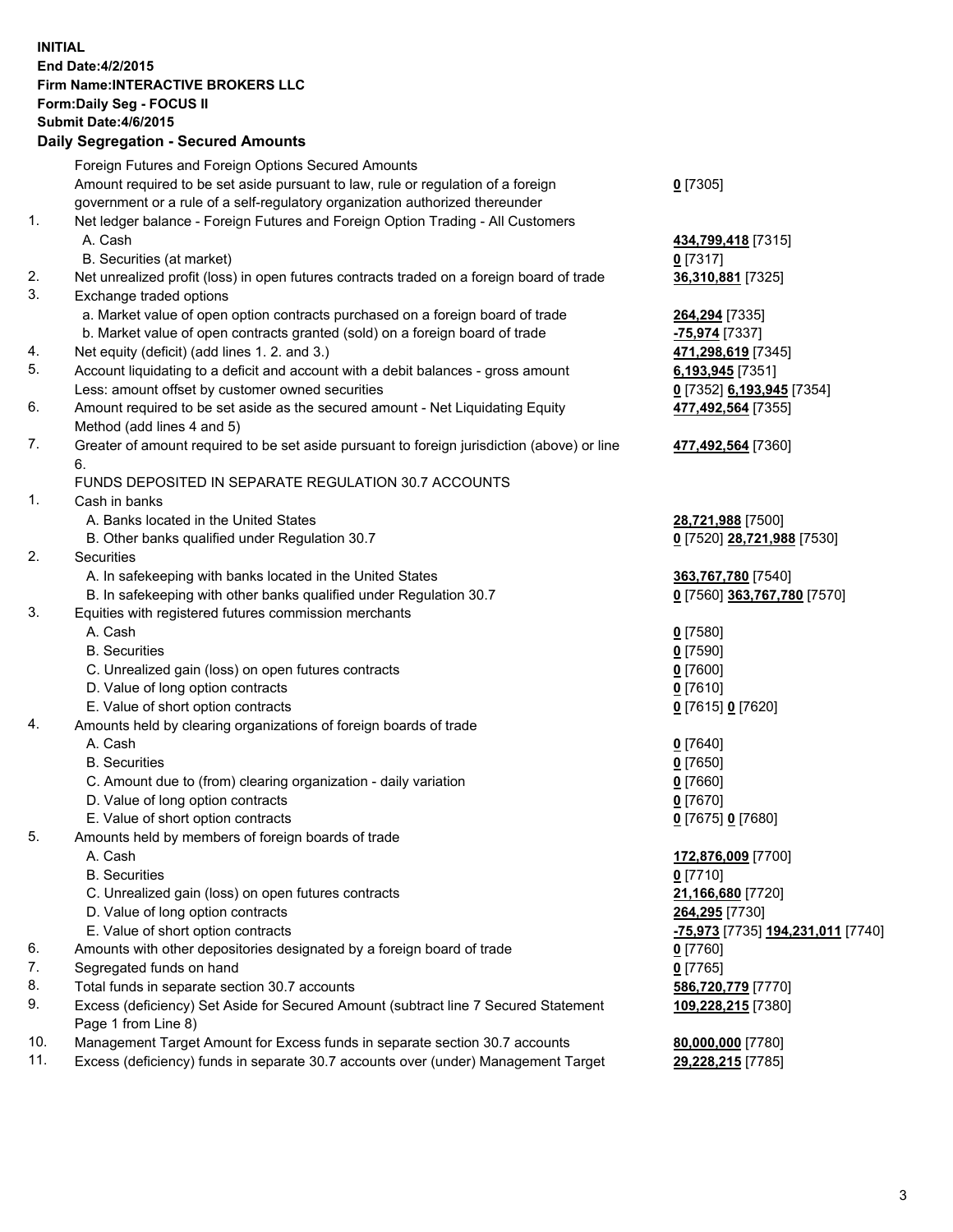**INITIAL End Date:4/2/2015 Firm Name:INTERACTIVE BROKERS LLC Form:Daily Seg - FOCUS II Submit Date:4/6/2015 Daily Segregation - Segregation Statement** SEGREGATION REQUIREMENTS(Section 4d(2) of the CEAct) 1. Net ledger balance A. Cash **2,524,509,518** [7010] B. Securities (at market) **0** [7020] 2. Net unrealized profit (loss) in open futures contracts traded on a contract market **-38,514,361** [7030] 3. Exchange traded options A. Add market value of open option contracts purchased on a contract market **111,516,675** [7032] B. Deduct market value of open option contracts granted (sold) on a contract market **-183,162,660** [7033] 4. Net equity (deficit) (add lines 1, 2 and 3) **2,414,349,172** [7040] 5. Accounts liquidating to a deficit and accounts with debit balances - gross amount **2,709,033** [7045] Less: amount offset by customer securities **0** [7047] **2,709,033** [7050] 6. Amount required to be segregated (add lines 4 and 5) **2,417,058,205** [7060] FUNDS IN SEGREGATED ACCOUNTS 7. Deposited in segregated funds bank accounts A. Cash **233,424,172** [7070] B. Securities representing investments of customers' funds (at market) **1,520,441,530** [7080] C. Securities held for particular customers or option customers in lieu of cash (at market) **0** [7090] 8. Margins on deposit with derivatives clearing organizations of contract markets A. Cash **11,206,317** [7100] B. Securities representing investments of customers' funds (at market) **109,243,494** [7110] C. Securities held for particular customers or option customers in lieu of cash (at market) **0** [7120] 9. Net settlement from (to) derivatives clearing organizations of contract markets **414,549** [7130] 10. Exchange traded options A. Value of open long option contracts **2,779,469** [7132] B. Value of open short option contracts **-8,119,497** [7133] 11. Net equities with other FCMs A. Net liquidating equity **-68,490,463** [7140] B. Securities representing investments of customers' funds (at market) **828,500,000** [7160] C. Securities held for particular customers or option customers in lieu of cash (at market) **0** [7170] 12. Segregated funds on hand **0** [7150] 13. Total amount in segregation (add lines 7 through 12) **2,629,399,571** [7180] 14. Excess (deficiency) funds in segregation (subtract line 6 from line 13) **212,341,366** [7190] 15. Management Target Amount for Excess funds in segregation **155,000,000** [7194]

16. Excess (deficiency) funds in segregation over (under) Management Target Amount Excess

**57,341,366** [7198]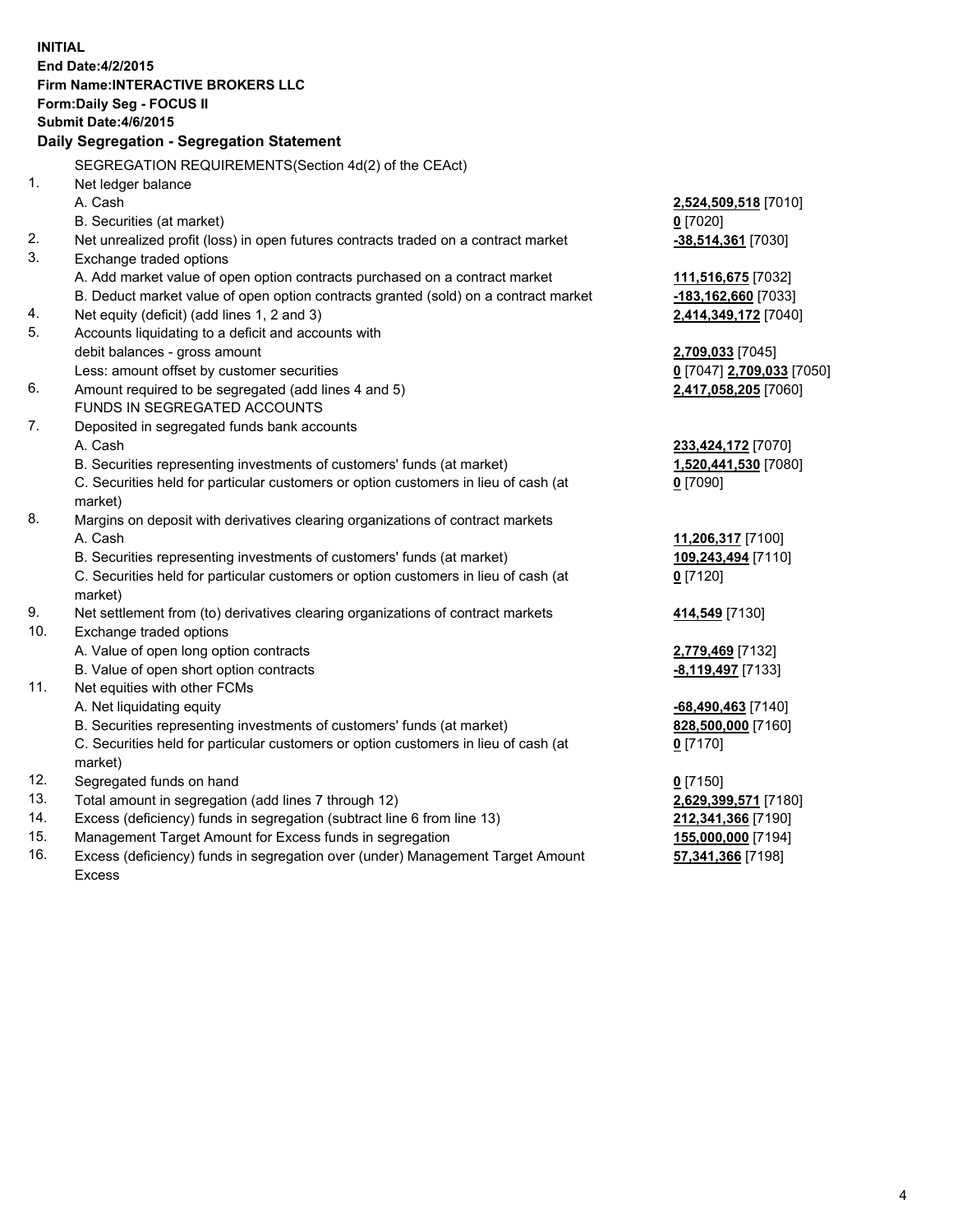## **INITIAL End Date:4/2/2015 Firm Name:INTERACTIVE BROKERS LLC Form:Daily Seg - FOCUS II Submit Date:4/6/2015 Daily Segregation - Supplemental**

| $\blacksquare$           | Total gross margin deficiencies - Segregated Funds Origin                              | 97,858 [9100] |
|--------------------------|----------------------------------------------------------------------------------------|---------------|
| $\sim$                   | Total gross margin deficiencies - Secured Funds Origin                                 | 42,663 [9101] |
| $\blacksquare$           | Total gross margin deficiencies - Cleared Swaps Customer Collateral Funds Origin       | $0$ [9102]    |
| $\blacksquare$           | Total gross margin deficiencies - Noncustomer and Proprietary Accounts Origin          | $0$ [9103]    |
| $\blacksquare$           | Total number of accounts contributing to total gross margin deficiencies - Segregated  | 5 [9104]      |
|                          | <b>Funds Origin</b>                                                                    |               |
| $\blacksquare$           | Total number of accounts contributing to total gross margin deficiencies - Secured     | 8 [9105]      |
|                          | Funds Origin                                                                           |               |
| $\blacksquare$           | Total number of accounts contributing to the total gross margin deficiencies - Cleared | $0$ [9106]    |
|                          | Swaps Customer Collateral Funds Origin                                                 |               |
| $\blacksquare$           | Total number of accounts contributing to the total gross margin deficiencies -         | $0$ [9107]    |
|                          | Noncustomer and Proprietary Accounts Origin                                            |               |
| $\overline{\phantom{0}}$ | Upload a copy of the firm's daily margin report the FCM uses to issue margin calls     |               |
|                          | which corresponds with the reporting date.                                             |               |

04.02.2015 Commodity Margin Deficiency Report.xls